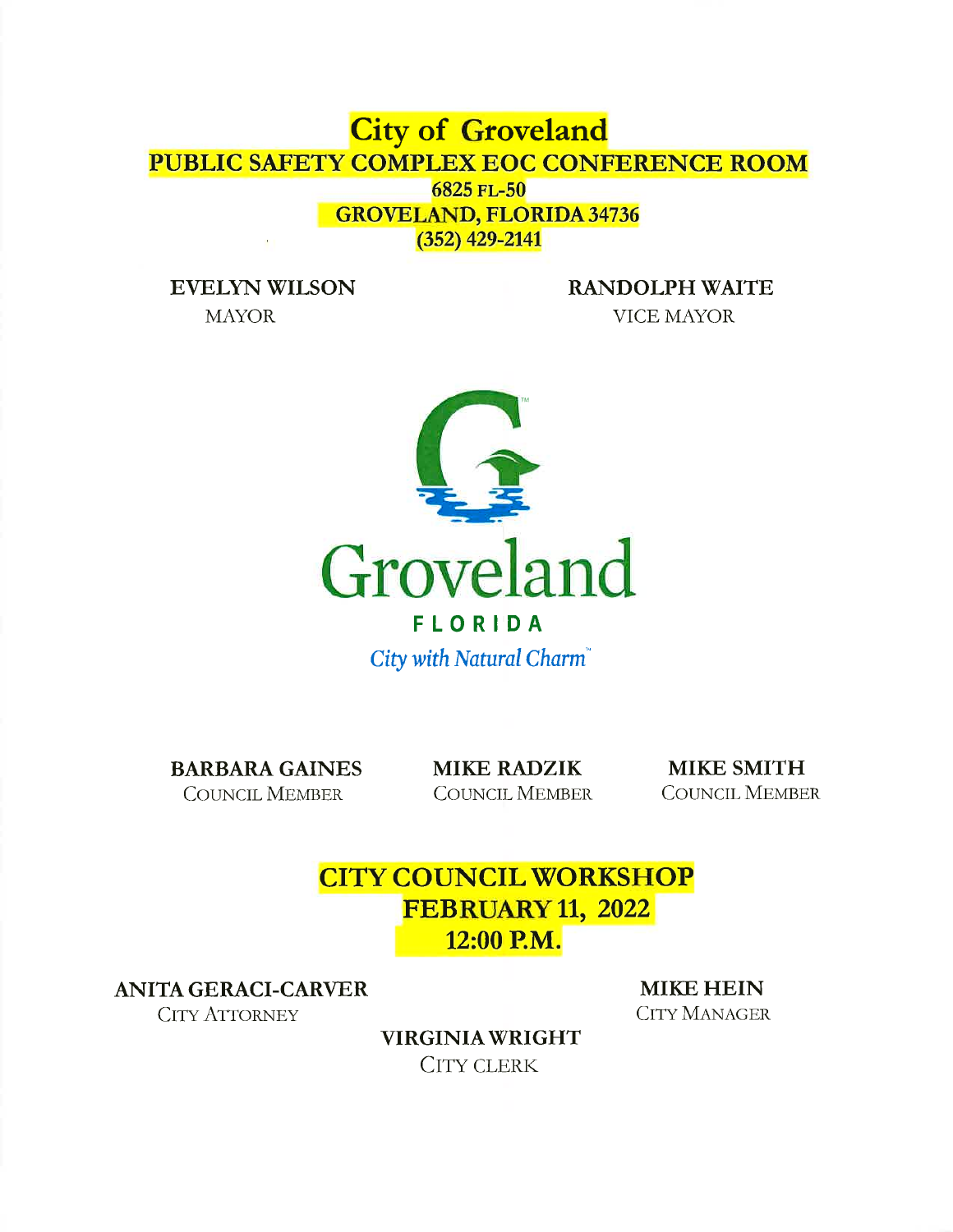#### GENERAL INFORMATION AND INSTRUCTIONS

The Mayot will ask fot comments ftom the public, tequesting that anyone desiring to speak on an item. When recognized by the Mayor, please approach the podium and speak into the microphone, stating your name, address, if you are a citizen that lives in the Groveland City limits, and then present the information you desire. Each person has a maximum of five (5) minutes to speak.

Items listed in the "Consent Agenda" will be approved by Council in their entirety by a single motion, unless otherwise indicated by Council. These ate rontine items not anticipated to be controversial and are placed on the Consent Agenda to expedite the meeting. If a Council Member, staff member or member of the public wishes to discuss any item on the Consent Agenda, they can request the item be removed from the Consent Agenda for discussion. The remaining items on the Consent Agenda will be voted on with one motion being made for all items on the Consent Agenda. Then the item temoved from the Consent Agenda will be sepatately considered and voted on.

Items identified with a double asterisk (\*\*) are quasi-judicial functions of the City Council other than land use; the Council Members disclose any ex parté communications.

Groveland Code of Ordinances Sec. 2-58 (f). Any person desiring to address the Council shall first secure the permission of the presiding officer and shall give his name and address for the record. All remarks shall be addressed to the Council as a body and not to any member thereof unless permission to do so is first gtanted by the ptesiding officer. Unless futther time is granted by the presiding officet or the council, member of the public shall limit their discussion or address to no more than five minutes. No question shall be asked a council member or city official except through the presiding officer.

If your address is exempt from public record you are not tequired to state it. In addrtion, do not give out your Social Security Number, phone number, email address or any other information you do not want others to have access to as the meetings are recorded and those recordings are considered public recotd.

Pursuant to the provisions of Chap. 286, F.S., Sec. 286.0105, if a person decides to appeal any decision made by this body with respect to any matter considered at this meeting, he or she will need a record of the proceedings, and that for sucl, purpose, he or she may need to ensure that a verbatim record of the proceedings is made, which record may include the testimony and evidence upon which the appeal is to be based and is advised to make such atrangements at his or her own expense.

In accordance with the Americans with Disabilities Act and Section 286,26, Florida Statute, persons with disabilities needing special accommodation to participate in this meeting should contact the City Clerk's Office no later than 3 business day prior to the meeting at virginia.wright@groveland-fl.gov.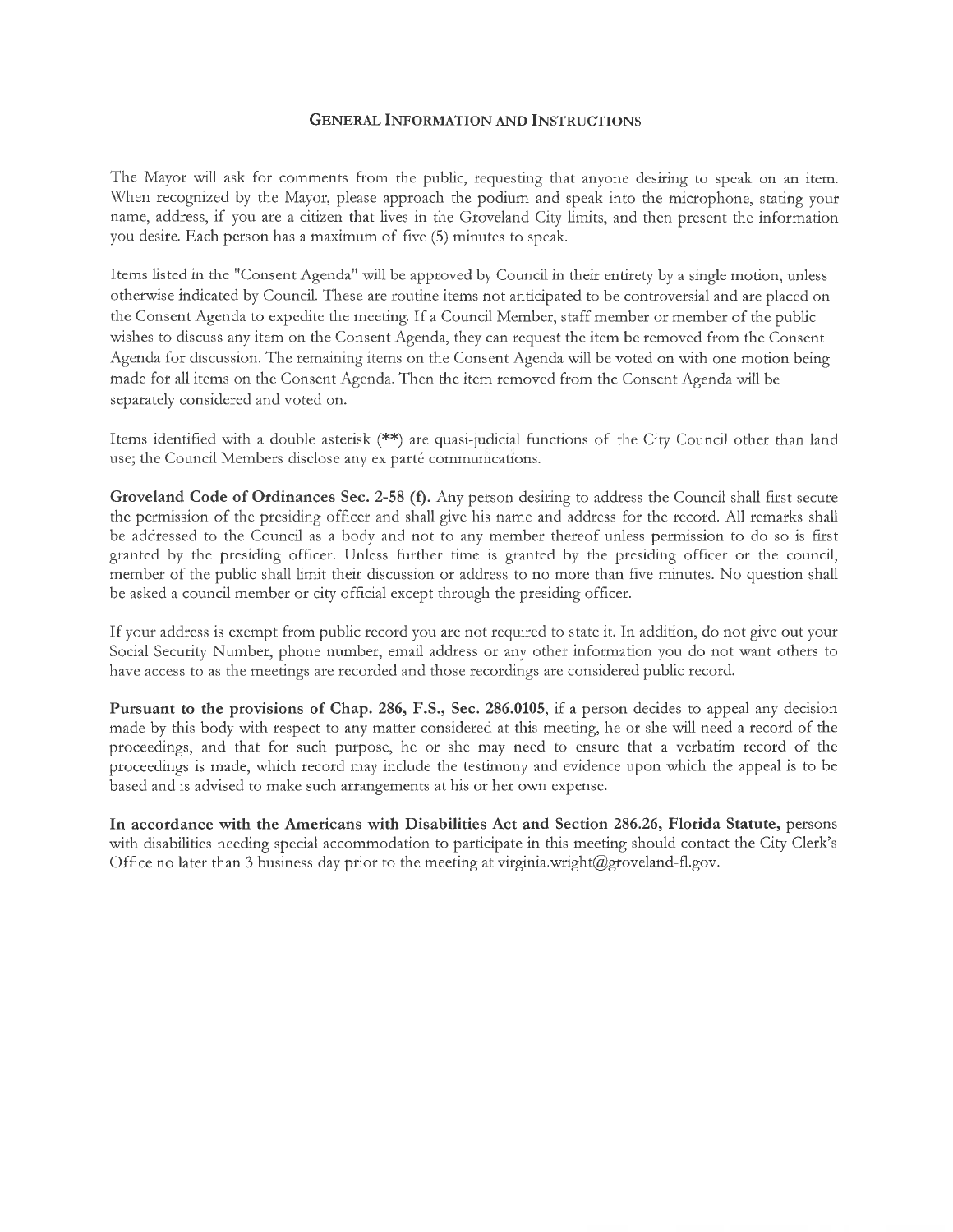PUBLIC NOTICE AND AGENDA OF THE CITY OF GROVELAND CITY COUNCIL WORKSHOP SCHEDULED TO CONVENE AT 12:00 P.M. FRIDAY, FEBRUARY 11, 2022 LOCATED IN THE CITY OF GROVELAND PUBLIC SAFETY COMPLEX EOC **CONFERENCE ROOM, 6825 FL-50, GROVELAND, FLORIDA 34736.** 

# IT IS HIGHLY RECOMMENDED THOSE INDIVIDUALS WHO HAVE NOT RECEIVED THE COVID-19 VACCINE WEAR A MASK. For additional information please use the following CDC link at https://www.cdc.gov/coronavirus/2019-ncov/vaccines/fully-vaccinated-guidance.html

# Please note: While the workshop is open to the public no public comments will be taken.

\*If you would like additional information regarding an agenda item please contact the Clerk's Office via email at virginia.wright@groveland-fl.gov or (352) 429-2141, ext. 9171.

| <b>MAYOR</b>          | <b>EVELYN WILSON</b>      |
|-----------------------|---------------------------|
| <b>VICE MAYOR</b>     | <b>RANDOLPH WAITE</b>     |
| <b>COUNCIL MEMBER</b> | <b>BARBARA GAINES</b>     |
| <b>COUNCIL MEMBER</b> | MIKE RADZIK               |
| <b>COUNCIL MEMBER</b> | <b>MIKE SMITH</b>         |
| <b>CITY MANAGER</b>   | <b>MICHAEL HEIN</b>       |
| SERGEANT-AT-ARMS      | <b>CHIEF SHAWN RAMSEY</b> |
| <b>CITY CLERK</b>     | <b>VIRGINIA WRIGHT</b>    |
| <b>CITY ATTORNEY</b>  | ANITA GERACI-CARVER, ESQ  |

evelyn.wilson@groveland-fl.gov randolph. Waite@groveland-fl.gov barbara.gaines@groveland-fl.gov mike.radzik@groveland-fl.gov mike.smith@groveland-fl.gov  $michael. hein@groveland-fl.gov$ shawn.ramsey@groveland-fl.gov virginia.wright@groveland-fl.gov

Please note: Most written communication to or from government officials regarding government business are public records available to the public and media upon request. Your e-mail communications may therefore be subject to public disclosure.

## **Call to Order**

## **Roll Call**

#### **PLEDGE OF CONDUCT**

- We may disagree, but we will be respectful of one another.  $\bullet$
- We will direct all comments to issues. ۰
- We will avoid personal attacks.
- Audience members wishing to speak must be recognized by the Mayor.
- $\bullet$ Speaking without being recognized will be considered "Out of Order."

## **AGENDA**

## 1. Group Dynamics and Management Leadership

- 2. Decorum and Conduct
- 3. Reflection, Self-Evaluation

#### **ADJOURNMENT**